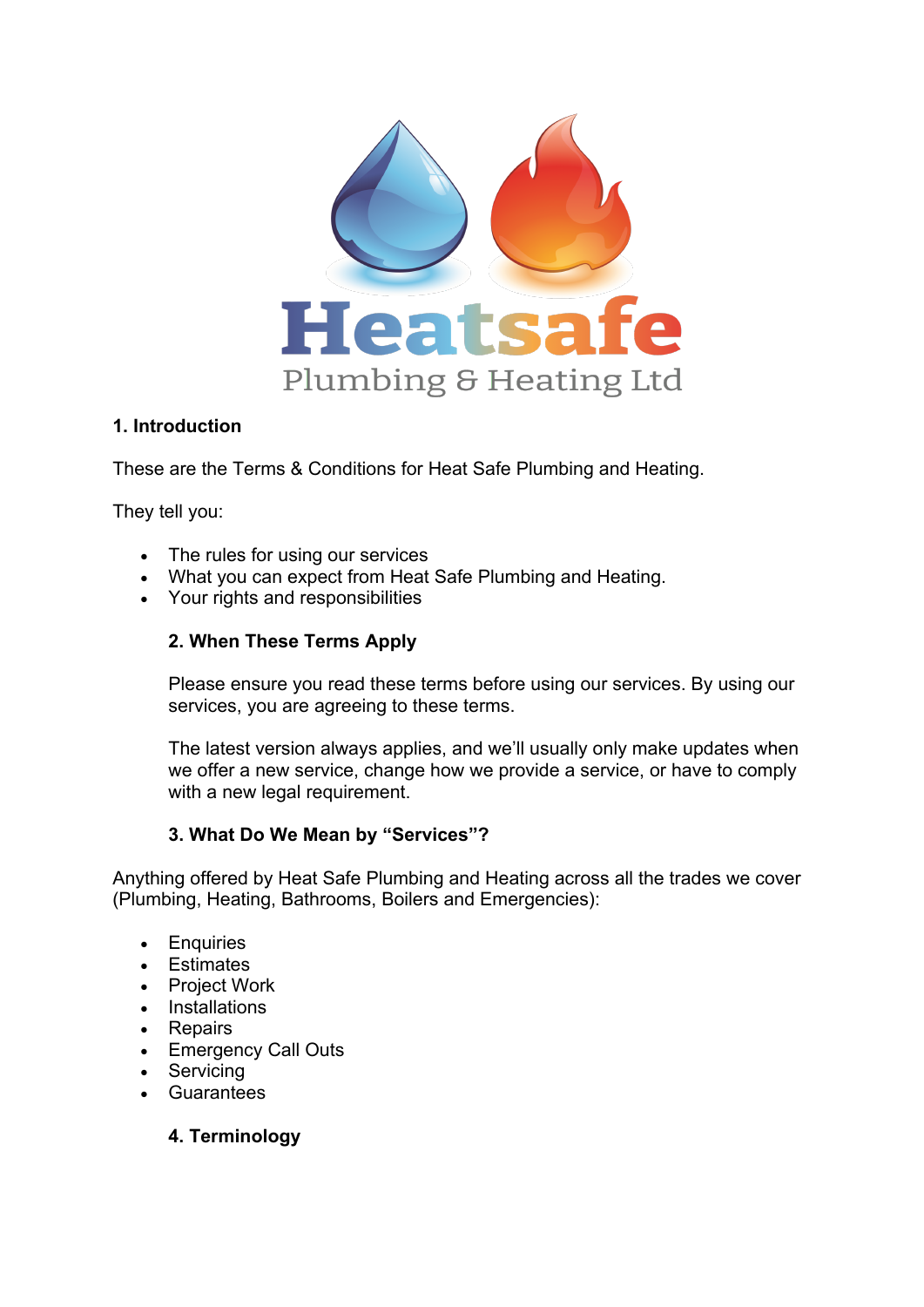For the purpose of these terms & conditions the following words have the following meanings:

"Us/We/Our" refers to Heat Safe Plumbing and Heating.

"You" refers to you: the customer (the person or organisation for whom we agree to carry out work and/or supply or materials).

"Trades person/tradespeople" refers to the representative(s) appointed by us to carry out work.

We reserve the right to refuse or decline to undertake any work. We reserve the right, at our absolute discretion, to designate the tradesperson/tradespeople who will represent us.

## **5. Hourly Rate Work**

The total charge to you will consist of the cost(s) of:

- Labour (the amount of time spent by the tradesperson carrying out work) including all reasonable time spent in obtaining non-stocked materials, charged in accordance with our current hourly rates.
- Materials supplied by us (not exceeding retail price plus at least a 25% markup). You will only be charged for the time spent related to your work. All other time, i.e. lunch breaks, is non-chargeable.

# **6. Fixed Price Work**

The total charge to you will be given as a firm cost (manifest errors exempted), inclusive of labour & materials, and will be within 10% over the equivalent total hourly rate cost.

Where a written estimate has been supplied to you, the total charge outlined in the estimate should not exceed the actual time taken by more than 20%, but may be revised in the following circumstances:

- If, after submission of the estimate, you instruct us (in writing or verbally) to carry out additional work not referred to in the estimate.
- If, after submission of the estimate, there is an increase in the price of materials.
- If, after submission of the estimate, it is discovered that further work needs to be carried out which were not anticipated when the estimate was prepared.
- If, after submission of the estimate, it is discovered that there was a manifest error when the estimate was prepared.
- Requirement of a detailed Insurance Report (in addition to the estimate and invoice) will incur a nominal charge of £25.00.

We will not be under any obligation to provide an estimate to you and will only be bound by estimates given in writing to you and signed by an authorised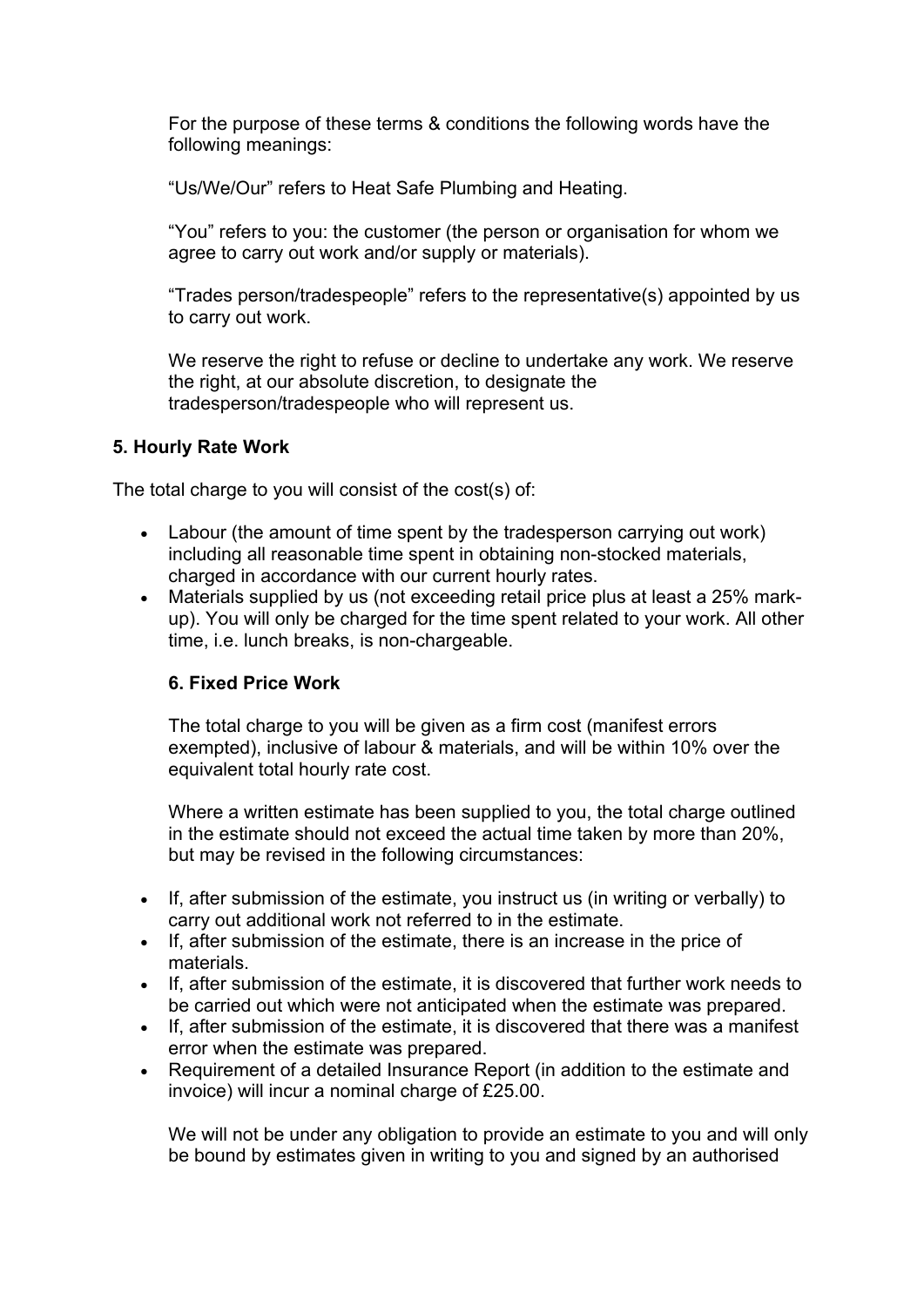representative. We will not be bound by any estimates given orally or in which manifest errors occur.

## **7. Offers & Incentives**

On an ongoing basis, at our discretion, we promote a selection of offers and incentives, these will be clearly defined including any specific terms & conditions. Offers and incentives may only be used in conjunction with each other at our discretion.

This includes computer aided design (CAD) conceptual artwork for bathrooms.

## **8. Material Collection**

Collection of non-stock items is chargeable, however:

- Time taken will be kept to a minimum and within reason.
- If the collection time is likely to exceed 45 minutes you should be additionally informed of the circumstances.
- Only one tradesperson is permitted to leave the job to collect required materials/parts.

#### **9. Invoices & Payment**

Upon your agreement for us to carry out estimated or pre-booked work, a deposit payment of the total materials cost or at least 50% of the total job cost, (whichever is higher), is payable immediately. We reserve the right to request full payment in advance at our discretion.

Should the deposit be delayed in being transferred and Heat Safe Plumbing and Heating no longer has the dates available, then alternatives dates will be booked, or the deposit will be returned.

Upon completion of work you will be invoiced, for which payment is due on receipt. Heat Safe Plumbing and Heating reserves the right to accrue and charge interest on any part of an invoice which remains unpaid at a rate of 4% over the base rate until payment is received by us in full.

You accept sole liability to make payment in full.

#### **10. Timekeeping**

Where the date and/or time for work to be carried out is agreed, we will use reasonable endeavour to ensure that the tradesperson attend accordingly. We accept no liability in respect of the non-attendance or late attendance on site of the tradesperson, or for the late or non-delivery of materials.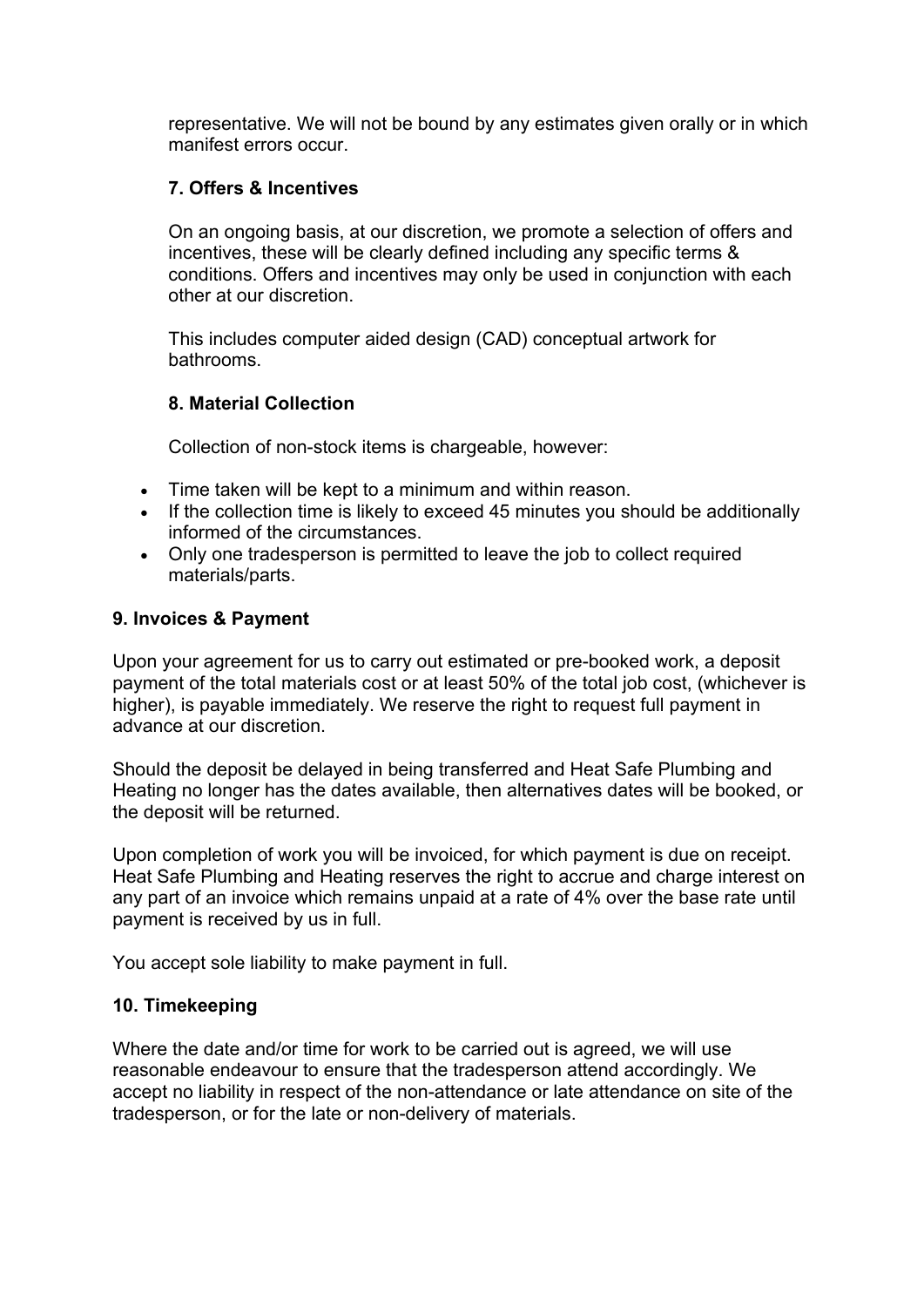We offer time slots with a 4-hour window to ensure our engineers can complete jobs in the one visit. We will however contact you at least 30 minutes prior to arrival to minimise inconvenience to you.

We will not be liable for any delay, or for the consequences of any delay, in performing any of our obligations if such delay is due to any cause beyond our reasonable control, and we will be entitled to a reasonable extension of the time for performing such obligations.

## **11. Cancellation**

If you need to cancel (or rearrange) your booking, you must notify us (preferably by telephone) 48 hours before the scheduled booking. Cancellations made further in advance should also be made by telephone, and you should request written confirmation from us, so that you are not liable to be charged.

Should you wish to cancel the contract between us in respect of the works, you have (in accordance with the provisions of the Consumer Contract Regulations 2013) fourteen (14) days in which to do so following your acceptance of our quotation. If the booking is made and to start inside of fourteen (14) days then the customer waivers this right.

If you cancel your instructions more immediately prior to work being carried out, or materials being supplied, you will be liable for the cost of any time and materials incurred by us, together with the profit that would have been made by us, in accordance with the original instructions.

## **12. Satisfaction**

Heat Safe Plumbing and Heating is committed to providing professional, top quality service to every customer. If, after we have carried out the work, you are not wholly satisfied with our service(s) you must provide us with written notice within 12 months. You must allow us, and our insurers, the opportunity to both inspect and carry out remedial work where appropriate. If you fail to notify us, as outlined above, then we will not be liable in respect of any defects in the work carried out.

## **13. Guarantee**

For your peace of mind, we provide a 12 month guarantee on labour carried out by a Heat Safe Plumbing and Heating, in respect of faulty workmanship only. This is active from the date of completion of work, in addition to any manufacturer's warranty/warranties.

The guarantee will become null & void if the work/appliance completed/supplied by us is:

- Subject to misuse or negligence.
- Repaired, modified or tampered with by anyone other than a Heat Safe Plumbing and Heating. tradesperson. We will accept no liability for, or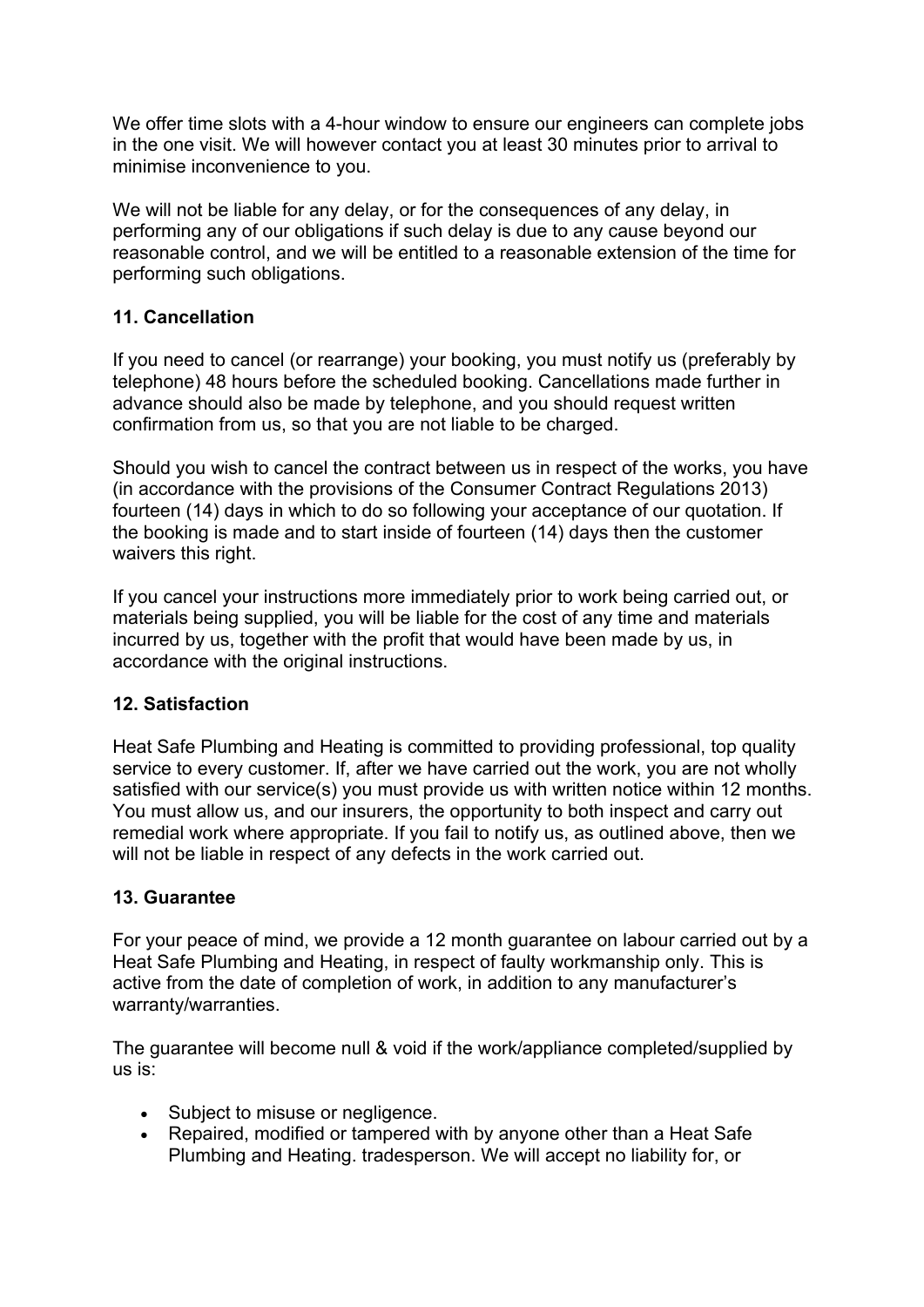guarantee suitability, materials supplied by you & will accept no liability for any consequential damage or fault.

We will not guarantee any work in respect of:

- Blockages in waste or drainage systems.
- Any work undertaken on instruction from you and against the written or verbal advice of the tradesperson.

Work is only guaranteed in respect of work directly undertaken by us and full payment having been made. Any non-related faults arising from recommended work which has not been undertaken by us will not be guaranteed.

Where we agree to carry out work on installations of inferior quality (or over ten years old) no warranty is given in respect of such work and we accept no liability in respect of the effectiveness of such work or otherwise.

## **14. Liability**

We will only be liable for rectifying our own guaranteed work and will not be held responsible for any ensuing damage or claims resulting from other work overlooked or subsequently requested and not undertaken at the time.

We will not be held liable or responsible for any damage or defect resulting from work not fully guaranteed, or where recommended work has not been carried out. Work will not carry a guarantee where you have been notified by the tradesperson either verbally or in writing.

We shall not be held responsible for electrical faults occurring on the boiler during a routine service or repair. It is a common and well documented problem across the industry that some boilers malfunction when the power supply has been interrupted, unfortunately we have to isolate the electrical supply for health and safety reasons when carrying out these tasks.

We shall not be held liable for any delay, or consequences of any delay, in performing our obligations if such a delay is due to any cause beyond our reasonable control and we shall be entitled to reasonable time extensions.

We will be entitled to fully recover the costs or damages from any tradesperson whose negligence or faulty workmanship makes us liable to pay for those damages or rectification of work.

You will be solely liable for any hazardous situation in respect of the Gas Safe Regulations or any Gas Warning Notice issued by a Heat Safe Plumbing and Heating tradesperson. Our tradespeople operate under their own individual Gas Safe Registration and, as such, are solely responsible for any gas related work and subsequent liability.

## **15. Title to Goods**